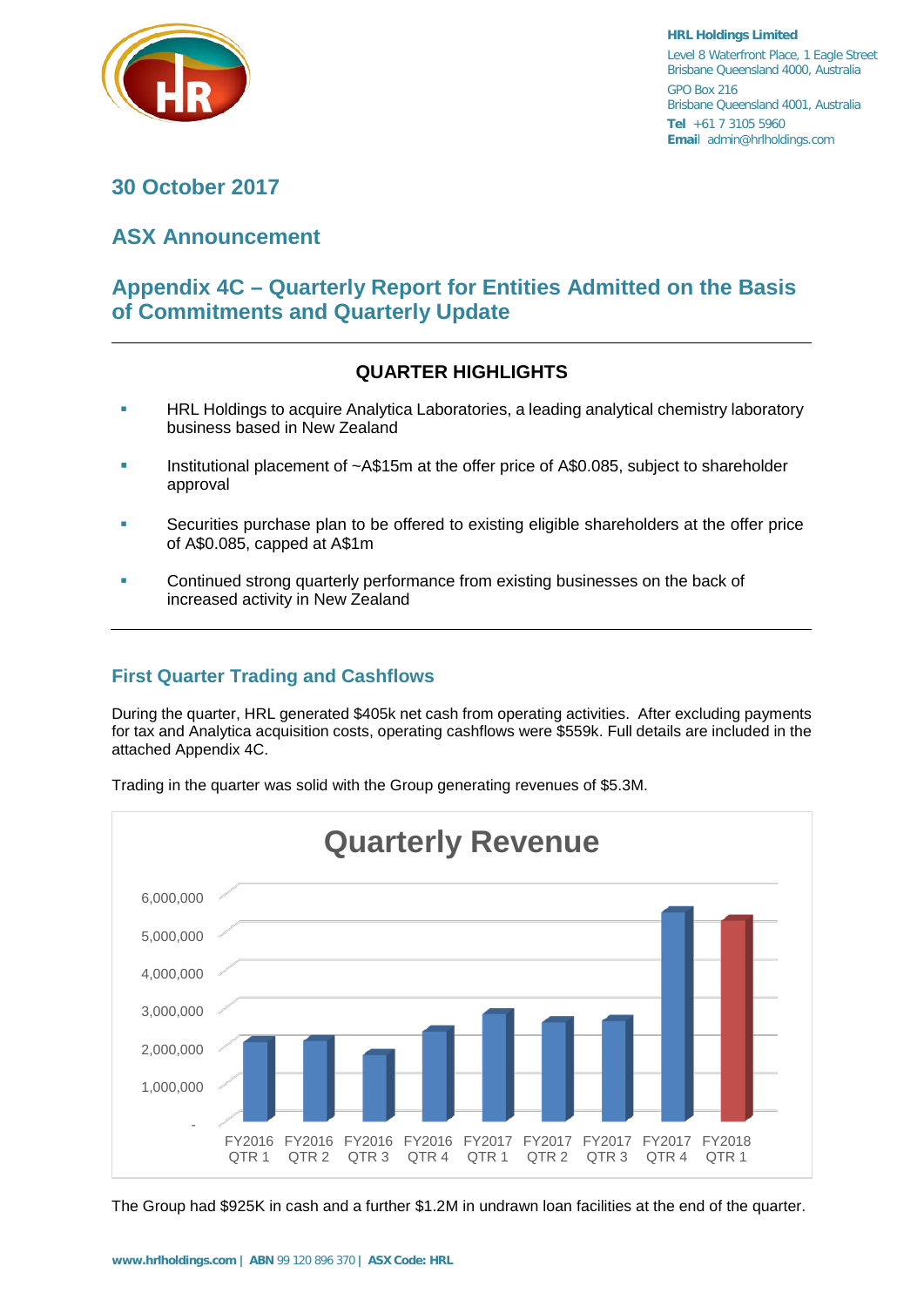

#### *New Zealand*

New Zealand operations were very strong during the quarter, with all branches performing above expectations. Property contamination testing was particularly strong with Precise continuing to win jobs in new territories.

Precise expects to maintain this momentum into the next quarter. Precise is seeking out opportunities to expand its field sampling business for tier 1 consultancies and engineering firms.

#### *Australia*

Australian activity saw solid results during the quarter, albeit with a small decrease on the record previous quarter.

The Queensland market remains strong. The 3-year asbestos audit cycle for state based assets continued. The environmental engineering/sciences service line continued its recent growth securing a number of large contaminated land projects during the year.

The NSW loose-fill asbestos insulation program has been put on hold temporarily by the NSW government. Activity in the ACT branch consequently fell back to its normal operating level, with excess staff redeployed to the Northern Territory. HRL understands the NSW loose-fill asbestos insulation program will resume sometime in calendar year 2018.

In late FY2017, OCTIEF was awarded a significant contract by the Northern Territory Department of Housing and Community Development to carry out asbestos surveys across a range of public housing assets throughout the Darwin, Casuarina and Palmerston regions of the Northern Territory. Works on this contract commenced in late August 2017.

Morrison Geotechnic continues to contribute well to the group's results, with the business currently on track to meet the second highest earn-out target.

Morrison Geotechnic has a number of very large civil works tenders submitted, with the successful bidders due to be announced before year end.

### **Proposed acquisition of Analytica Laboratories**

On 16 October 2017, HRL Holdings Limited (**HRL** or the **Company**) entered into a conditional agreement with the shareholders of Analytica Laboratories Limited (**Analytica**) to acquire all of the issued capital in Analytica.

Analytica is a privately owned, New Zealand-based analytical chemistry laboratory business specialising in mass spectroscopy analysis to the milk, honey, drugs of abuse and environmental markets.

Analytica has a strong competitive position in high-end environmental and food/agricultural testing markets with industry leading customers/partners. Key features include:

- $\checkmark$  Market leader in honey testing in New Zealand, both among industry organisations and producers/distributors
- $\checkmark$  Dominant position in the liquid milk analysis and food origin testing, via strategic alliance with market leading partners
- $\checkmark$  Strong and growing exposure to the environmental testing and methamphetamine property screening market with the recent launch of innovative testing services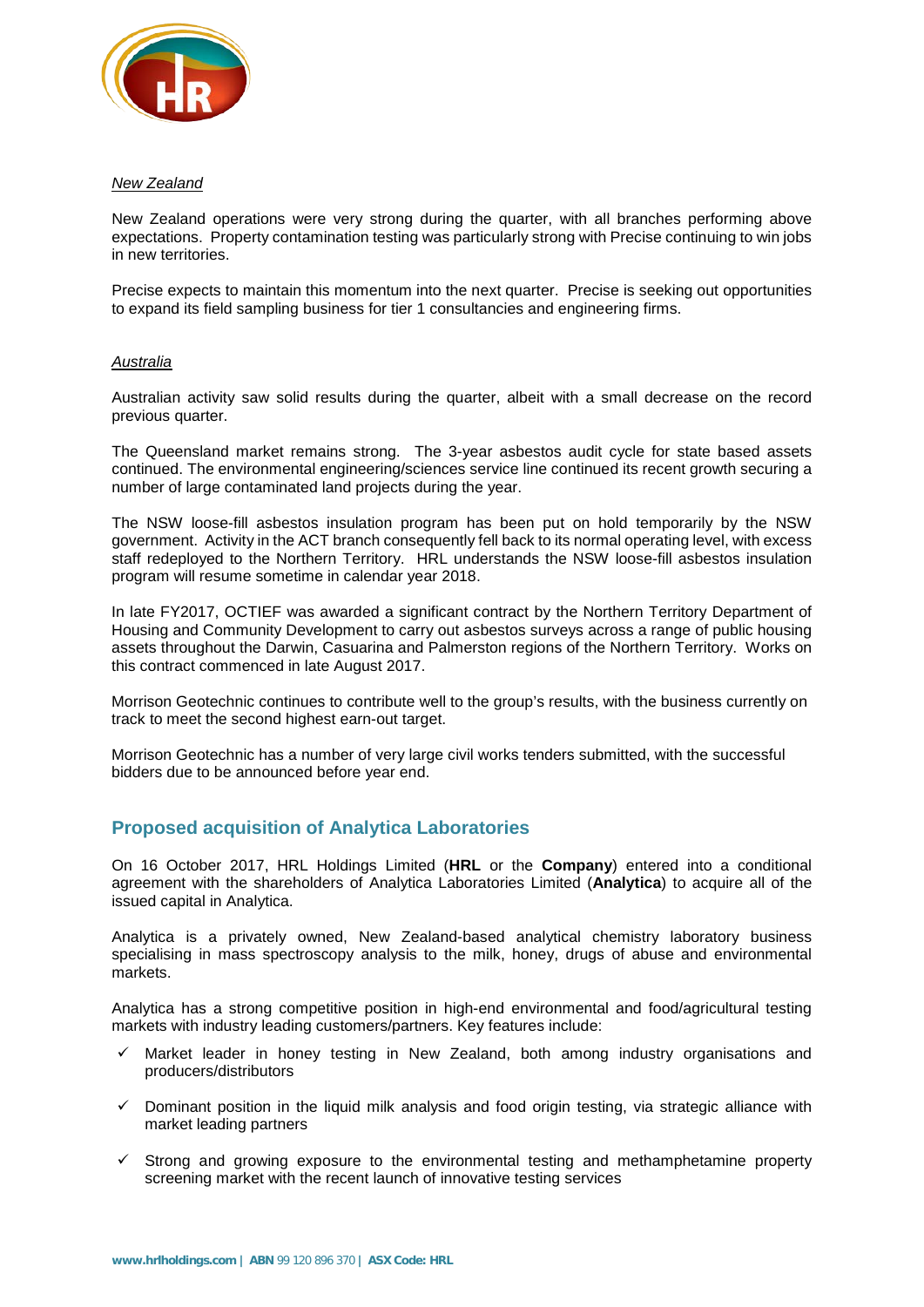

#### **Strategic Rationale**

The acquisition is transformational and positions HRL for its next stage of growth by expanding the business' capabilities and expertise in new markets.

- $\checkmark$  Highly complementary acquisition adding scale and enhancing competitive position
	- Combined businesses FY18 forecast to deliver in excess of \$33m revenue and in excess of \$7.3m underlying EBITDA with 22% EBITDA margin (assumes run rate to achieving full earn out)
	- Provides rapid entry into the high value environmental and food/agriculture testing market, building on HRL's strategy to focus on more sophisticated and advanced analysis with higher barriers to entry
	- Leverages highly skilled technical and operational staff across a broader operational base
	- Provides ability to leverage strong existing brand and reputation when entering new markets
	- Compliments existing operations through advanced technology and equipment
- $\checkmark$  CAIQtest (Pacific) provides a unique opportunity to support the growing export market to China
	- Incorporated joint venture led by Analytica (26% interest) and supported by the Chinese Academy of Inspection and Quarantine
	- New Zealand based laboratory, providing pre-shipment testing services for clients exporting goods from Australasia to China assisting greatly with supply chain bottlenecks – a key concern for exporters
	- Currently services the dairy export market, with a focus on infant milk formula
	- CAIQtest (Pacific) developed a first mover advantage by achieving accreditation with the Chinese National Accreditation Service (August 2017) for a broad dairy testing scope – can now provide services to commercial dairy exporters

#### **Acquisition Details**

In consideration for 100% of the share capital of Analytica, HRL will pay a purchase price of up to NZ\$30m to the vendors of Analytica (**Analytica Vendors**).

The purchase price is broken down as follows:

- $\triangleright$  NZ\$13.3m upfront cash consideration on completion of the Analytica acquisition;
- $\triangleright$  NZ\$5.7m upfront HRL scrip consideration on completion of the Analytica acquisition, subject to a 2year escrow period; and
- $\triangleright$  Up to NZ\$11m cash earn-out consideration, based on the following criteria:
	- o Analytica business to achieve 12-month post-settlement EBITDA in excess of NZ\$3m;
	- o Analytica Vendors to receive a 6x multiple on each NZ\$1 of EBITDA greater than NZ\$3m, up to a maximum earn-out consideration of NZ\$11m; and
	- o 50% of earn-out is payable 12 months post-settlement, and 50% in 12 equal monthly instalments thereafter.

The payment of the earn-out consideration is also contingent on the Analytica Vendors providing ongoing services for a minimum of 2 years post-settlement.

Under the terms of the acquisition agreement, Analytica Vendors will have the right to appoint a Director to the Board of HRL.

Completion of the Analytica acquisition is conditional on a number of factors, including: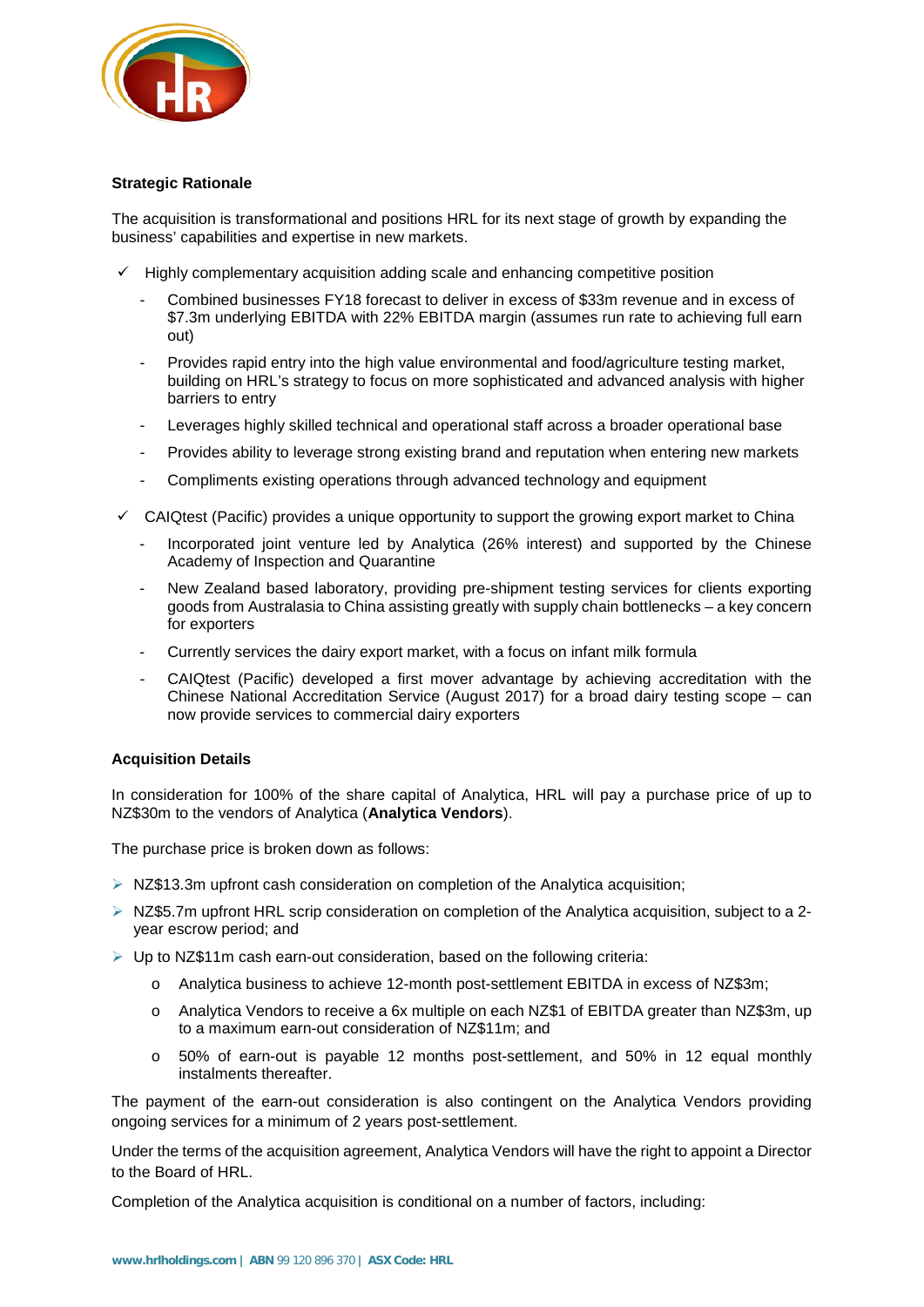

- $\triangleright$  all necessary ASX and ASIC approvals, waivers and confirmations being obtained by HRL;
- $\triangleright$  shareholder approval being obtained by HRL for the proposed Analytica acquisition and placement; and
- $\triangleright$  other conditions which are standard for a transaction of this nature.

## **Institutional Placement and SPP**

#### **Conditional Placement**

To fund the upfront cash consideration of the Analytica acquisition price, HRL is undertaking a conditional placement, subject to shareholder approval, to raise A\$15m, by issuing 176,500,000 shares at a price of A\$0.085 (**Conditional Placement**).

The Conditional Placement was strongly supported by domestic and international sophisticated and institutional investors. Settlement of the Conditional Placement will be subject to shareholder approval of the Analytica acquisition at a General Meeting to be held on 23 November 2017.

#### **Securities Purchase Plan**

In addition to the Conditional Placement, the Company is offering existing eligible shareholders with registered addresses in Australia and New Zealand the opportunity to subscribe for up to approximately A\$15,000 or 176,470 shares under a Securities Purchase Plan (**SPP**). The issue price under the SPP is A\$0.085 per share, which is the same price as under the Conditional Placement. The amount raised under the SPP will be capped at A\$1m.

All shares issued under the Conditional Placement and SPP will rank equally with existing HRL shares on issue.

#### *For further information contact:*

Investor and media:

**Mr Steven Dabelstein CEO** Ph: +61 405 770 166 steven.dabelstein@hrlholdings.com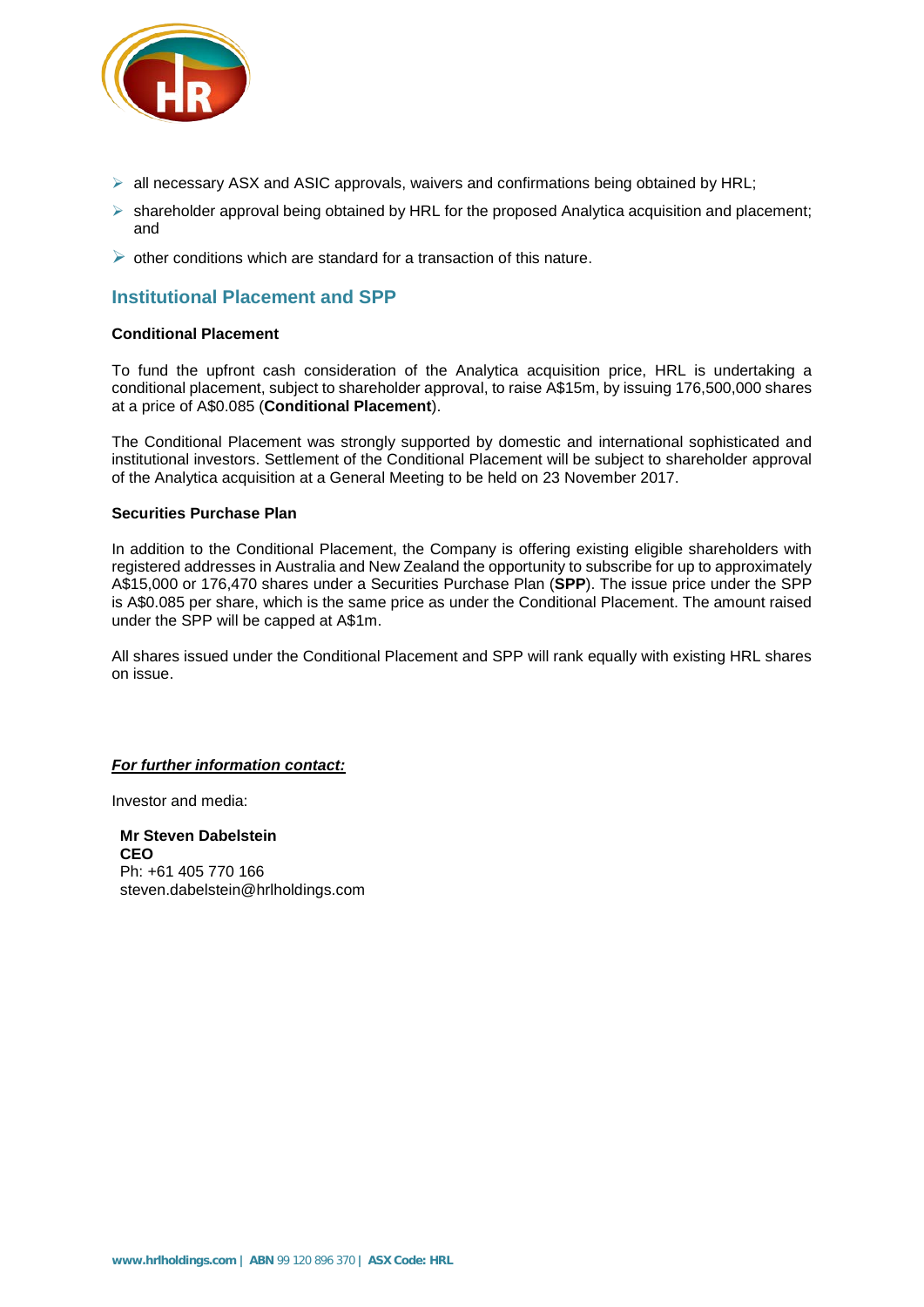*+Rule 4.7B*

# **Appendix 4C**

# **Quarterly report for entities subject to Listing Rule 4.7B**

Introduced 31/03/00 Amended 30/09/01, 24/10/05, 17/12/10, 01/09/16

### **Name of entity**

HRL HOLDINGS LIMITED

**ABN Quarter ended ("current quarter")**

99 120 896 371 September 2017

|     | <b>Consolidated statement of cash flows</b>       | <b>Current quarter</b><br>\$A'000 | Year to date (3)<br>months)<br>\$A'000 |
|-----|---------------------------------------------------|-----------------------------------|----------------------------------------|
| 1.  | Cash flows from operating activities              |                                   |                                        |
| 1.1 | Receipts from customers                           | 5,434                             | 5,434                                  |
| 1.2 | Payments for                                      |                                   |                                        |
|     | research and development<br>(a)                   |                                   |                                        |
|     | (b)<br>direct costs of sales                      | (690)                             | (690)                                  |
|     | advertising and marketing<br>(c)                  | (3)                               | (3)                                    |
|     | leased assets<br>(d)                              | (236)                             | (236)                                  |
|     | staff costs<br>(e)                                | (3,036)                           | (3,036)                                |
|     | (f)<br>administration and corporate costs         | (892)                             | (892)                                  |
| 1.3 | Dividends received (see note 3)                   |                                   |                                        |
| 1.4 | Interest received                                 |                                   |                                        |
| 1.5 | Interest and other costs of finance paid          | (18)                              | (18)                                   |
| 1.6 | Income taxes paid                                 | (104)                             | (104)                                  |
| 1.7 | Government grants and tax incentives              |                                   |                                        |
| 1.8 | Acquisition costs                                 | (50)                              | (50)                                   |
| 1.9 | Net cash from / (used in) operating<br>activities | 405                               | 405                                    |

|    | Cash flows from investing activities           |     |      |
|----|------------------------------------------------|-----|------|
| 21 | Payments to acquire:                           |     |      |
|    | property, plant and equipment<br>(a)           | (51 | (51) |
|    | businesses (see item 10)<br>(b)                |     |      |
|    | net cash on acquisition of subsidiaries<br>(C) |     |      |

#### *1 September 2016* Page 1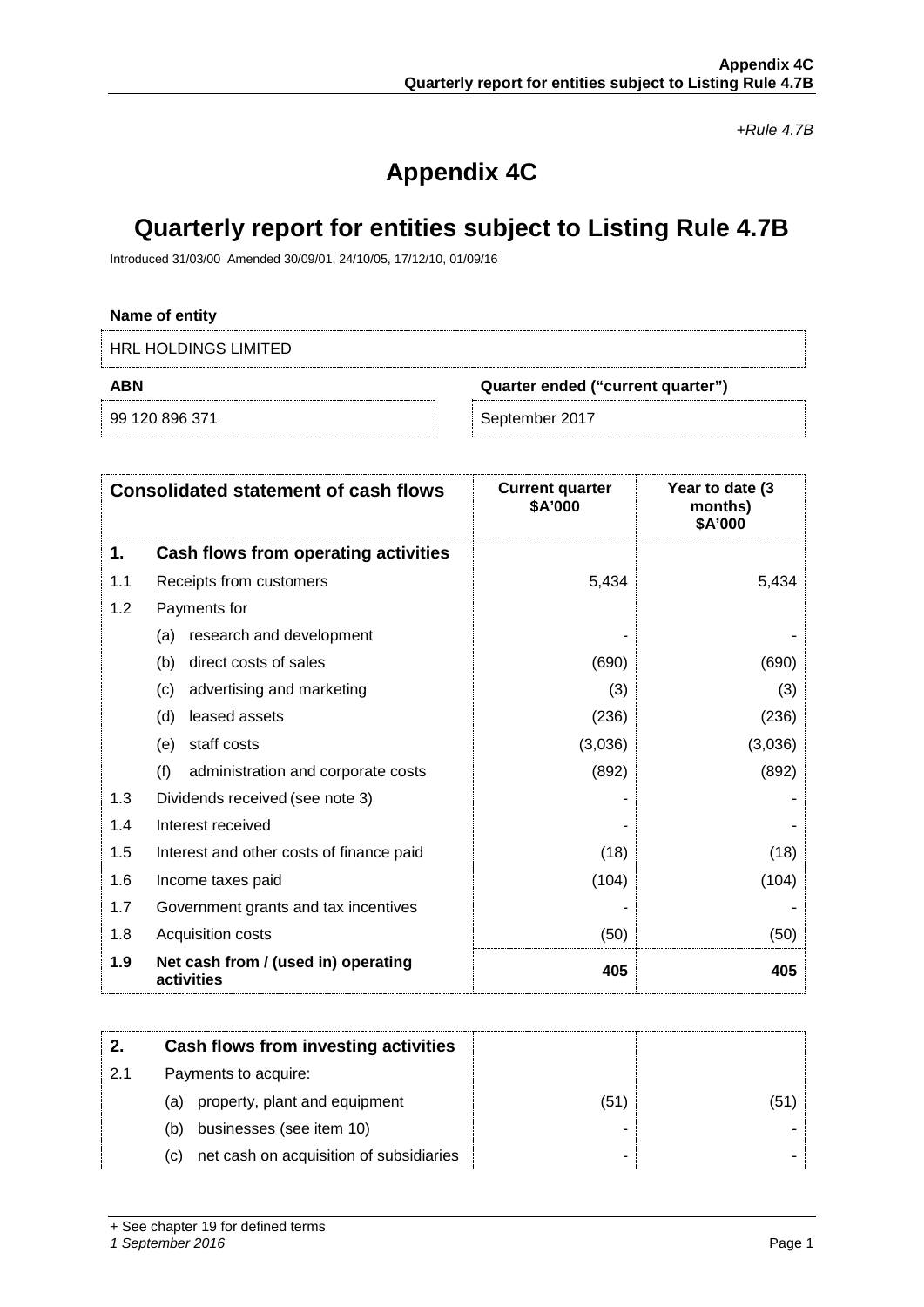|     | <b>Consolidated statement of cash flows</b>       | <b>Current quarter</b><br>\$A'000 | Year to date (3<br>months)<br>\$A'000 |
|-----|---------------------------------------------------|-----------------------------------|---------------------------------------|
|     | (d)<br>intellectual property                      |                                   |                                       |
|     | other non-current assets<br>(e)                   |                                   |                                       |
| 2.2 | Proceeds from disposal of:                        |                                   |                                       |
|     | property, plant and equipment<br>(a)              | 12                                | 12                                    |
|     | businesses (see item 10)<br>(b)                   |                                   |                                       |
|     | (c)<br>investments                                |                                   |                                       |
|     | (d)<br>intellectual property                      |                                   |                                       |
|     | (e)<br>other non-current assets                   |                                   |                                       |
| 2.3 | Cash flows from loans to other entities           |                                   |                                       |
| 2.4 | Dividends received (see note 3)                   |                                   |                                       |
| 2.5 | Other (provide details if material)               |                                   |                                       |
| 2.6 | Net cash from / (used in) investing<br>activities | (39)                              | (39)                                  |

| 3.   | Cash flows from financing activities                                           |       |       |
|------|--------------------------------------------------------------------------------|-------|-------|
| 3.1  | Proceeds from issues of shares                                                 |       |       |
| 3.2  | Proceeds from issue of convertible notes                                       |       |       |
| 3.3  | Proceeds from exercise of share options                                        |       |       |
| 3.4  | Transaction costs related to issues of<br>shares, convertible notes or options |       |       |
| 3.5  | Net proceeds from borrowings                                                   |       |       |
| 3.6  | Net repayment of borrowings                                                    | (144) | [144] |
| 3.7  | Transaction costs related to loans and<br>borrowings                           |       |       |
| 3.8  | Dividends paid                                                                 |       |       |
| 3.9  | Other (provide details if material)                                            |       |       |
| 3.10 | Net cash from / (used in) financing<br>activities                              | (144) | [144] |

| 4.  | Net increase / (decrease) in cash and<br>cash equivalents for the period |       |      |
|-----|--------------------------------------------------------------------------|-------|------|
| 4.1 | Cash and cash equivalents at beginning of<br>quarter/year to date        | 728   | 728  |
| 4.2 | Net cash from / (used in) operating<br>activities (item 1.9 above)       | 405   | 405  |
| 4.3 | Net cash from / (used in) investing activities<br>(item 2.6 above)       | (39)  | (39) |
| 4.4 | Net cash from / (used in) financing activities<br>(item 3.10 above)      | (144) | 144  |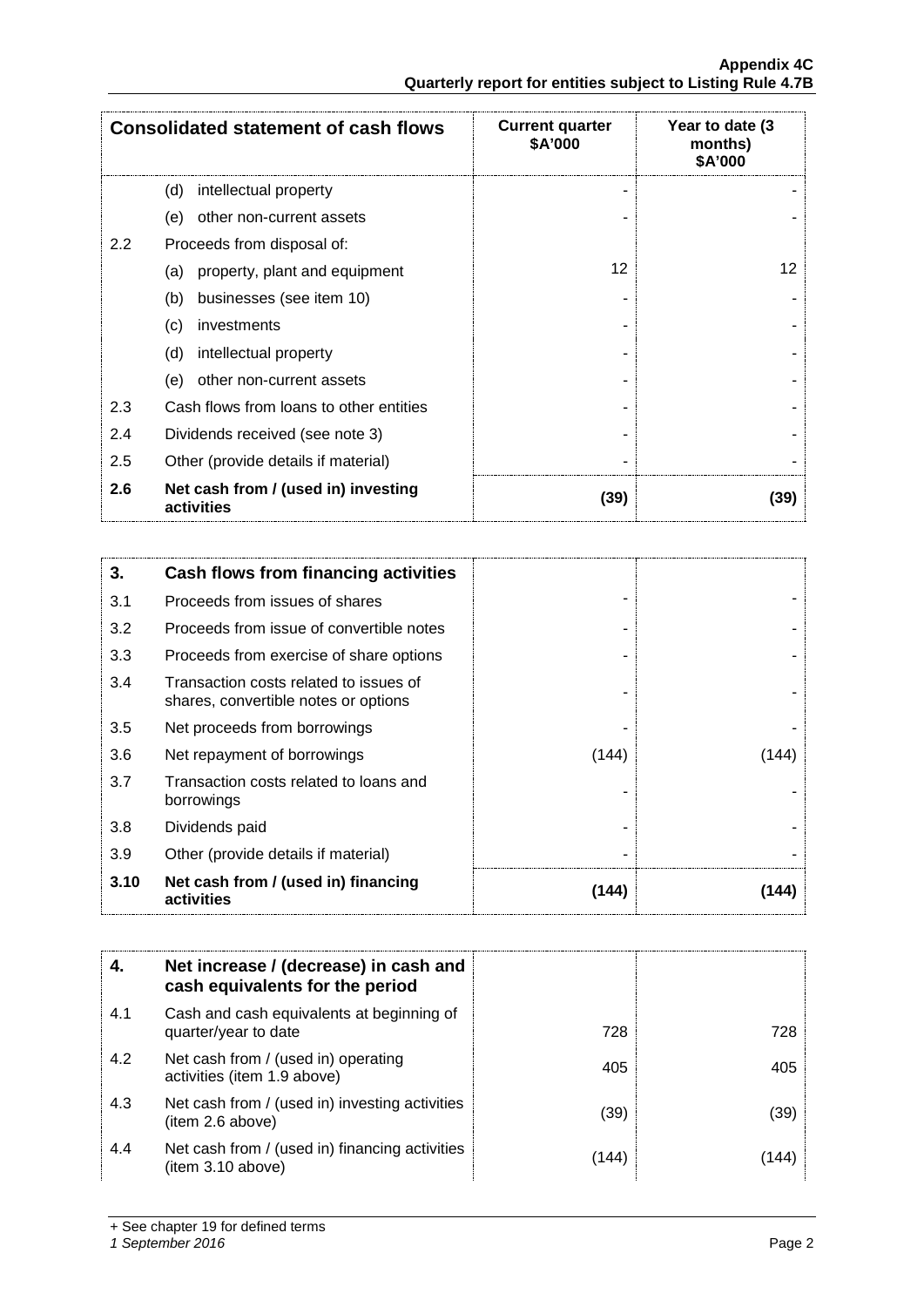| Consolidated statement of cash flows |                                                      | <b>Current quarter</b><br>\$A'000 | Year to date (3<br>months)<br>\$A'000 |
|--------------------------------------|------------------------------------------------------|-----------------------------------|---------------------------------------|
| 4.5                                  | Effect of movement in exchange rates on<br>cash held | 26                                |                                       |
| 4.6                                  | Cash and cash equivalents at end of<br>quarter       | 925                               | 925                                   |

| 5   | Reconciliation of cash and cash<br>equivalents<br>at the end of the quarter (as shown in the<br>consolidated statement of cash flows) to the<br>related items in the accounts | <b>Current quarter</b><br><b>\$A'000</b> | <b>Previous quarter</b><br>\$A'000 |
|-----|-------------------------------------------------------------------------------------------------------------------------------------------------------------------------------|------------------------------------------|------------------------------------|
| 5.1 | <b>Bank balances</b>                                                                                                                                                          | 805                                      | 608                                |
| 5.2 | Call deposits                                                                                                                                                                 | 120                                      |                                    |
| 5.3 | <b>Bank overdrafts</b>                                                                                                                                                        |                                          |                                    |
| 5.4 | Other (provide details)                                                                                                                                                       |                                          |                                    |
| 5.5 | Cash and cash equivalents at end of<br>quarter (should equal item 4.6 above)                                                                                                  | 925                                      |                                    |

# **6.** Payments to directors of the entity and their associates Current quarter

- 6.1 Aggregate amount of payments to these parties included in item 1.2 133
- 6.2 Aggregate amount of cash flow from loans to these parties included in them 2.3
- 6.3 Include below any explanation necessary to understand the transactions included in items 6.1 and 6.2

Executive and Non-Executive Directors' remuneration and fees (\$107k)

Rental payments to a Director related entity in relation to premises rented by O

| 7. | Payments to related entities of the entity and their |
|----|------------------------------------------------------|
|    | associates                                           |

- 7.1 Aggregate amount of payments to these parties included in item 1.2
- 7.2 Aggregate amount of cash flow from loans to these parties included in them 2.3
- 7.3 Include below any explanation necessary to understand the transactions included in items 7.1 and 7.2

| <b>Current quarter</b><br><b>\$A'000</b> |
|------------------------------------------|
|                                          |
| )CTIEF Pty Ltd (\$26k)                   |

**\$A'000**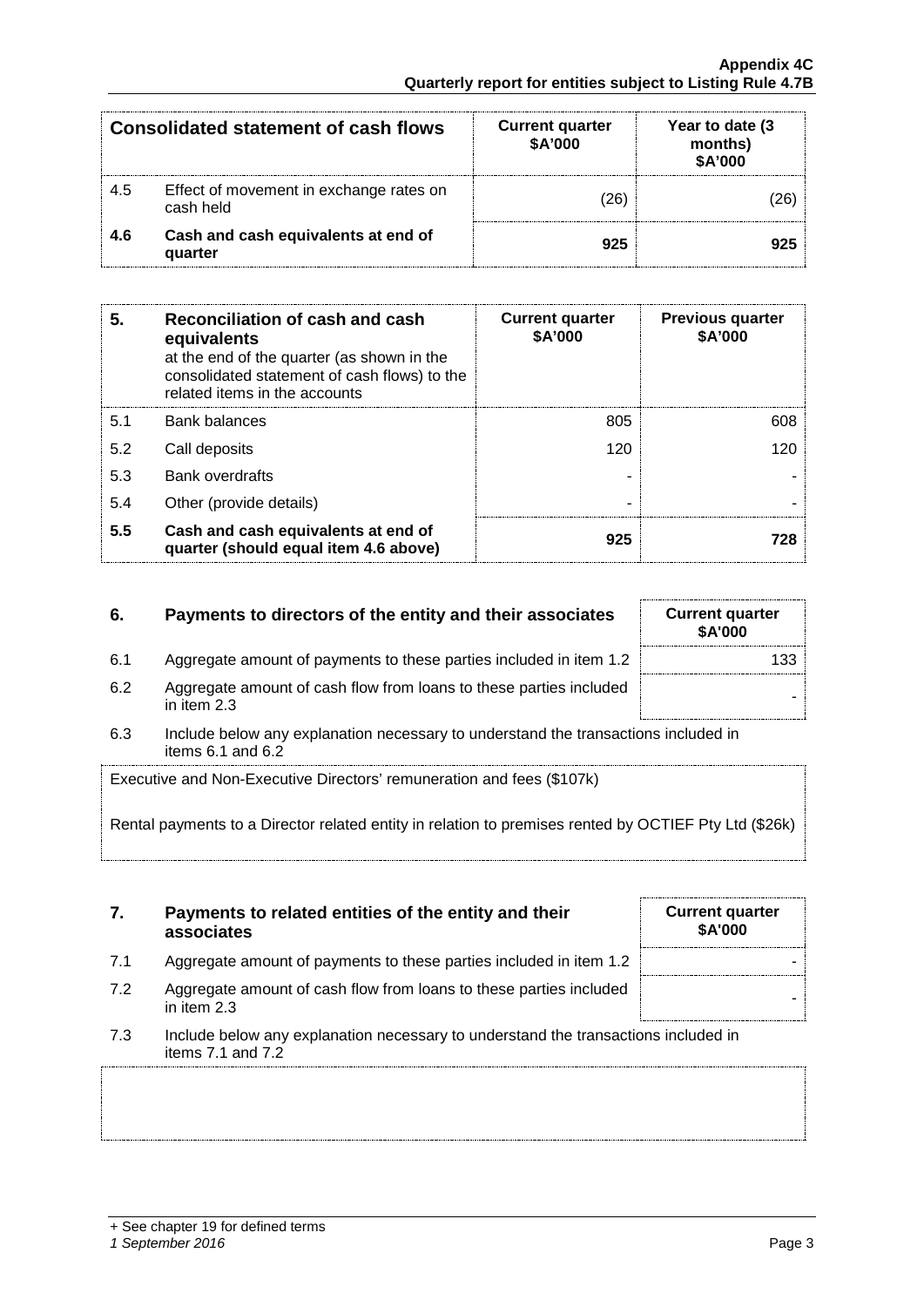| 8. | <b>Financing facilities available</b> |
|----|---------------------------------------|
|    | Add notes as necessary for an         |
|    | understanding of the position         |

- 8.1 Loan facilities
- 8.2 Credit standby arrangements
- 8.3 Other (please specify)

| <b>Total facility amount</b><br>at quarter end<br>\$A'000 | Amount drawn at<br>quarter end<br>\$A'000 |
|-----------------------------------------------------------|-------------------------------------------|
| 2,323                                                     | 1,123                                     |
|                                                           |                                           |
|                                                           |                                           |

8.4 Include below a description of each facility above, including the lender, interest rate and whether it is secured or unsecured. If any additional facilities have been entered into or are proposed to be entered into after quarter end, include details of those facilities as well.

Equipment loan facility provided by Westpac. Security taken over the asset that the borrowings relates to. Interest rates of 4.35% - 5.10% per annum which expire between December 2018 and February 2019.

Morrison Geotechnic equipment loan facility provided by NAB. Security taken over the asset that the borrowings relates to. Interest rates of 4.67% - 5.20% per annum which expire between June 2018 and December 2020.

Commercial bank loan provided by Westpac. Secured against all current and non-current assets of the Group by floating charge. The facility has an interest rate of 4.85% per annum and expires in September 2019.

Insurance financing is unsecured. The facilities have an average interest rate of 5.51% per annum and expire between July 2017 and March 2018.

| 9.  | <b>Estimated cash outflows for next quarter</b> | \$A'000 |
|-----|-------------------------------------------------|---------|
| 9.1 | Research and development                        |         |
| 9.2 | Direct cost of sales                            | 700     |
| 9.3 | Advertising and marketing                       | 20      |
| 9.4 | Leased assets                                   | 240     |
| 9.5 | Staff costs                                     | 2,950   |
| 9.6 | Administration and corporate costs              | 950     |
| 9.7 | Other – acquisition costs                       | 50      |
| 9.8 | Total estimated cash outflows                   |         |

| 10.               | Acquisitions and disposals of<br>business entities<br>(items $2.1(b)$ and $2.2(b)$ above) | <b>Acquisitions</b> | <b>Disposals</b> |
|-------------------|-------------------------------------------------------------------------------------------|---------------------|------------------|
| 10.1              | Name of entity                                                                            |                     |                  |
| 10.2 <sub>1</sub> | Place of incorporation or<br>registration                                                 |                     |                  |
| 10.3              | Consideration for acquisition or<br>disposal                                              |                     |                  |
| 10.4              | Total net assets                                                                          |                     |                  |
| 10.5              | Nature of business                                                                        |                     |                  |